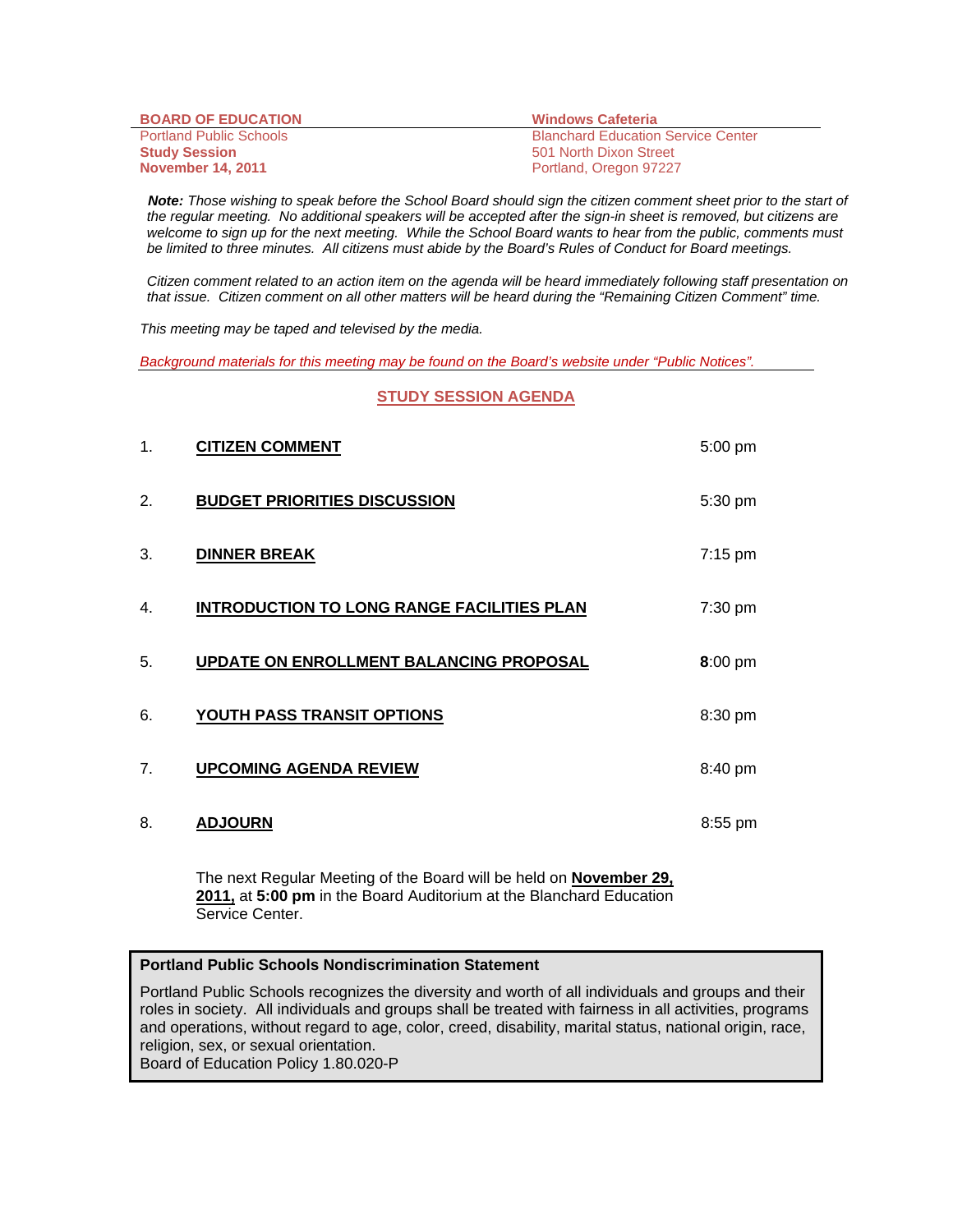

# PORTLAND PUBLIC SCHOOLS

P.O. Box 3107 / Portland, Oregon 97208-3107 Telephone: (503) 916-3741 • FAX: (503) 916-2724

# **WORK SESSION STAFF REPORT**

## **LONG RANGE FACILITIES PLAN**

**Board Meeting:** November 14, 2011

**Executive Committee Lead:** C.J. Sylvester, COO

**Department:** FAM and OSM

**Staff Lead:** Tony Magliano, Director FAM Jim Owens, Director of Capital Operations OSM Bob Alexander, Property Development Manager

## **District Priority:** Design and Implement Capital Improvement Plan

# **I. ISSUE STATEMENT**

A Long Range Facilities Plan (Plan) is a critical component in achieving a healthy, 21st Century learning environment. The Plan will assist in setting priorities for investment in our schools. Plan development will be accomplished utilizing a facilitated series of meetings with an advisory committee which will include community members, PPS parents, business community representatives, school committee representatives, design and construction industry representatives, city, county and Metro representatives as well as key district staff and regional administrators.

## **II. BACKGROUND**

The Long Range Facilities Plan will incorporate public input, an updated facility assessment, enrollment balancing, enrollment trends, school capacity and financing plan while recognizing the goal of educating children in a 21st Century learning environment. This Plan will be consistent with ORS 195.110 which requires large school districts to have an updated 10-year plan. The City of Portland is also in the process of updating its Comprehensive Plan and must adopt this plan as a component of that effort.

To develop the Long Range Facilities Plan, the intent is to have approximately seven facilitated two-hour meetings with the Long Range Facilities Plan Advisory Committee, where members will have background materials and white papers outlining key issues where we are seeking input and guidance. These items may include topics such as enrollment forecasts, school capacity formulas, condition assessments, priorities for improvements, and financing options. The Plan will be developed in draft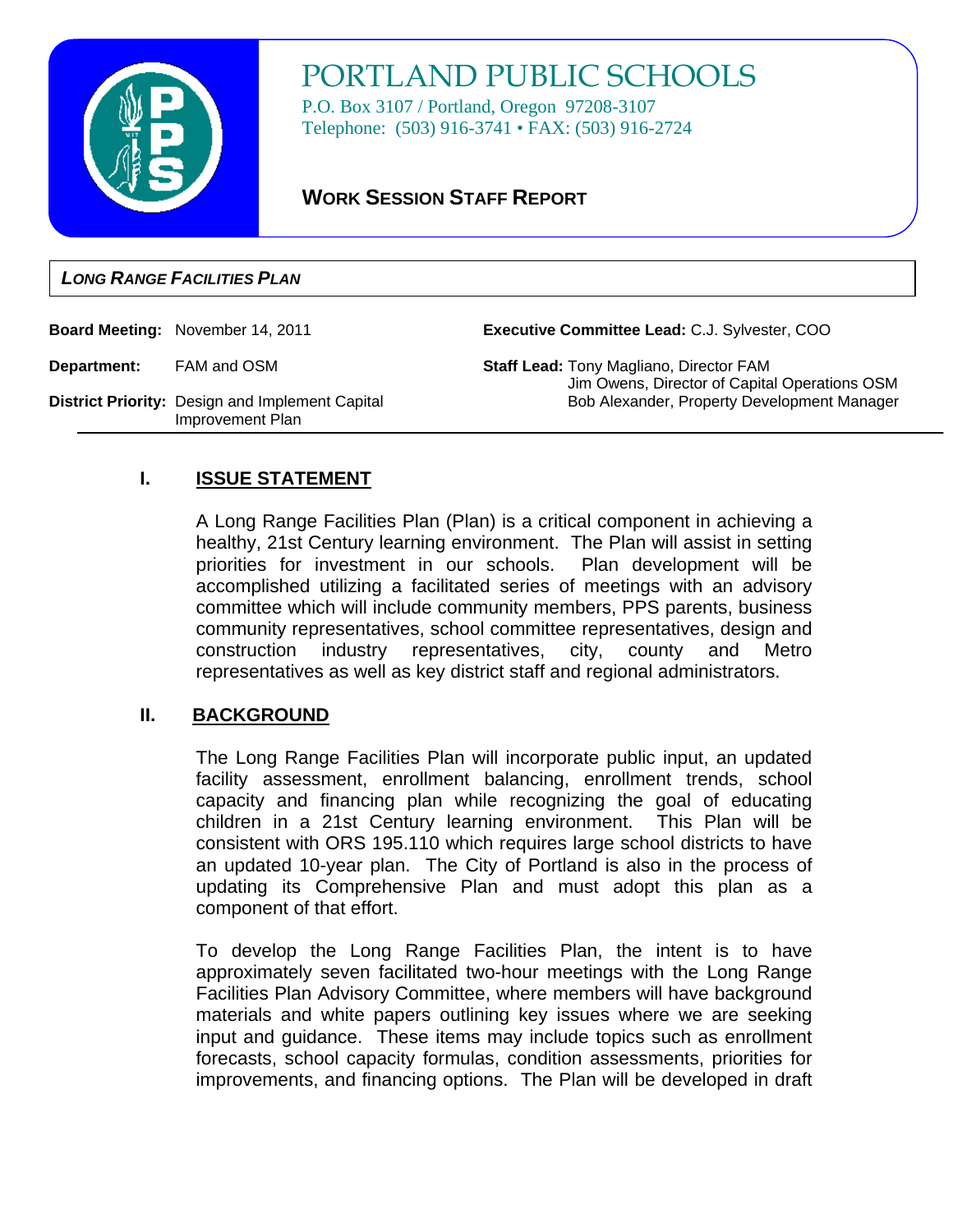form for the Superintendent's consideration, presented to the Board to solicit input and then brought back to the Board for final adoption.

## **III. RELATED POLICIES/BEST PRACTICES**

The Long Range Facilities Plan will incorporate analysis of the latest thinking in how the built environment impacts students' educational success utilizing Board criteria for school modernization.

Research will be done on High Performance Schools, and innovative techniques and sustainable best practices including capacity needs, building construction, resource conservation and financing.

The following Board policies will inform and direct the Plan creation:

- A. Resolution 3986 Criteria to Determine the Order of Rebuilding and Renovation of PPS School Buildings to Create 21st Century Schools, Adopted: 10/13/2008;
- B. Resolution 3987 Adopting Guiding Principles to Use for Developing and Implementing a 21st Century School Facilities Plan, Adopted: 10/13/2008;
- C. Resolution 4042 Establish a New Fund, Fund 405, the 21st Century Capital Project Fund, Adopted: 2/23/2009;
- D. 8.80.010-P High Performance Facility Design, Adopted: 6/1971, Amended: 8/12/2002

## **IV***.* **FISCAL IMPACT**

The Long Range Facility Plan will assist the Board in reviewing future capital program alternatives to support school capital investment. The Plan will provide a framework for efficient and effective ways to allocate resources with a sustainable investment strategy.

## **V. COMMUNITY ENGAGEMENT**

Community engagement will be a key objective of this process through the series of Facility Committee meetings, which will include public comment periods in each meeting as they address issues within the plan. The meetings will be on video and video summaries for channel 28 as well as all material being posted on PPS.net to allow for the broadest possible visibility. Further, the intent is to hold these meetings in various schools around the district, providing the committee an opportunity to view schools and see either best practices or opportunities for facility improvement.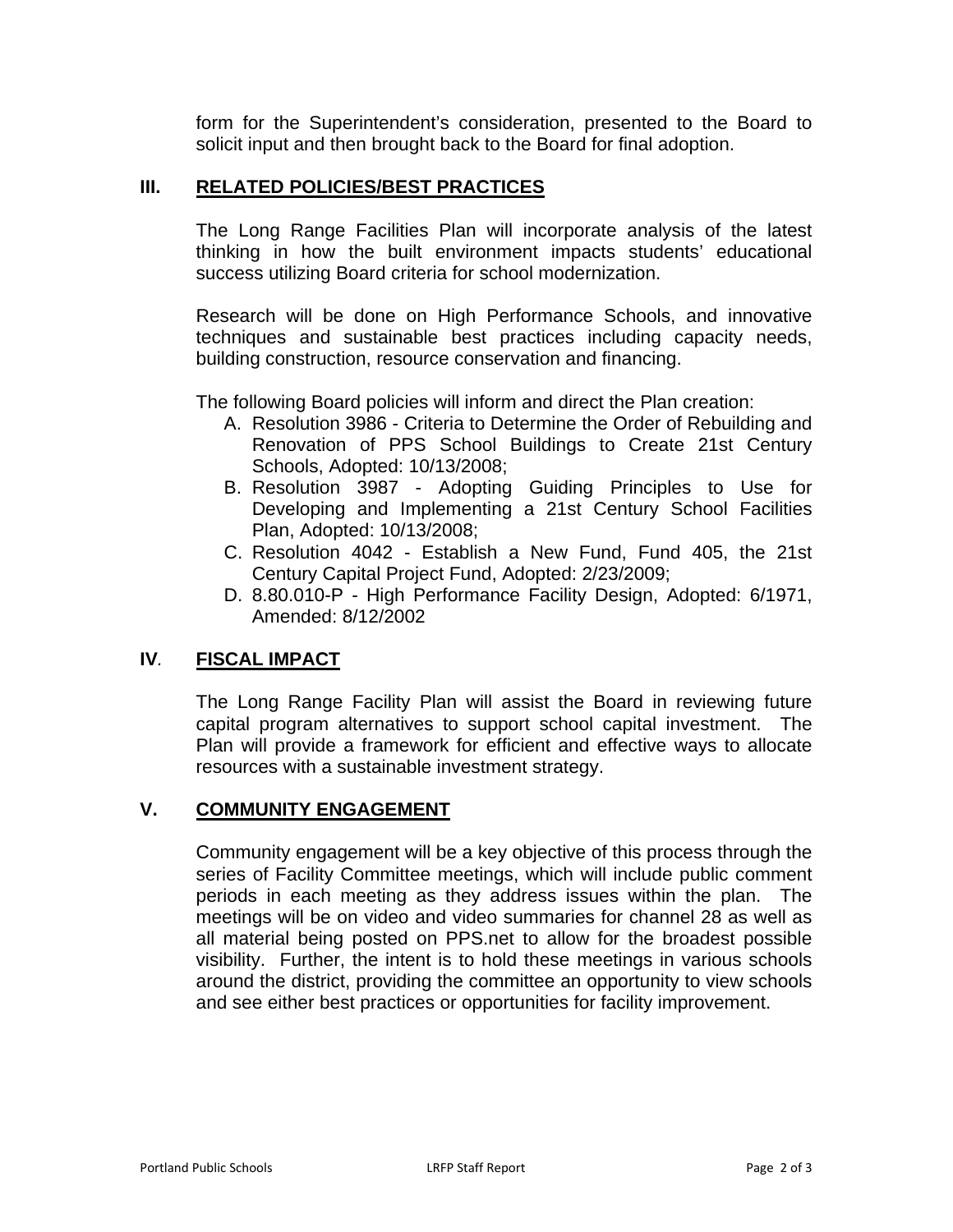## **VI. BOARD OPTIONS**

An updated Long Range Facility Plan is required by ORS 195.110 in 2012. The Board may decide to not convene an advisory committee and have staff produce an updated Long Range Facility Plan which would meet state requirement.

## **VII. STAFF RECOMMENDATION**

Staff recommends the Board support the Superintendent's establishment of a Facility Plan Advisory Committee and the described process to develop a draft Long Range Facility Plan for Board adoption.

## **VIII. TIMELINE FOR IMPLEMENTATION/EVALUATION**

The updated Long Range Facility Plan is proposed to be presented to the Board in draft form in April, 2012, and for final consideration in May, 2012.

## **ATTACHMENTS**

- A. Long Range Facility Plan Summary
- B. Long Range Facility Plan Projected Timeline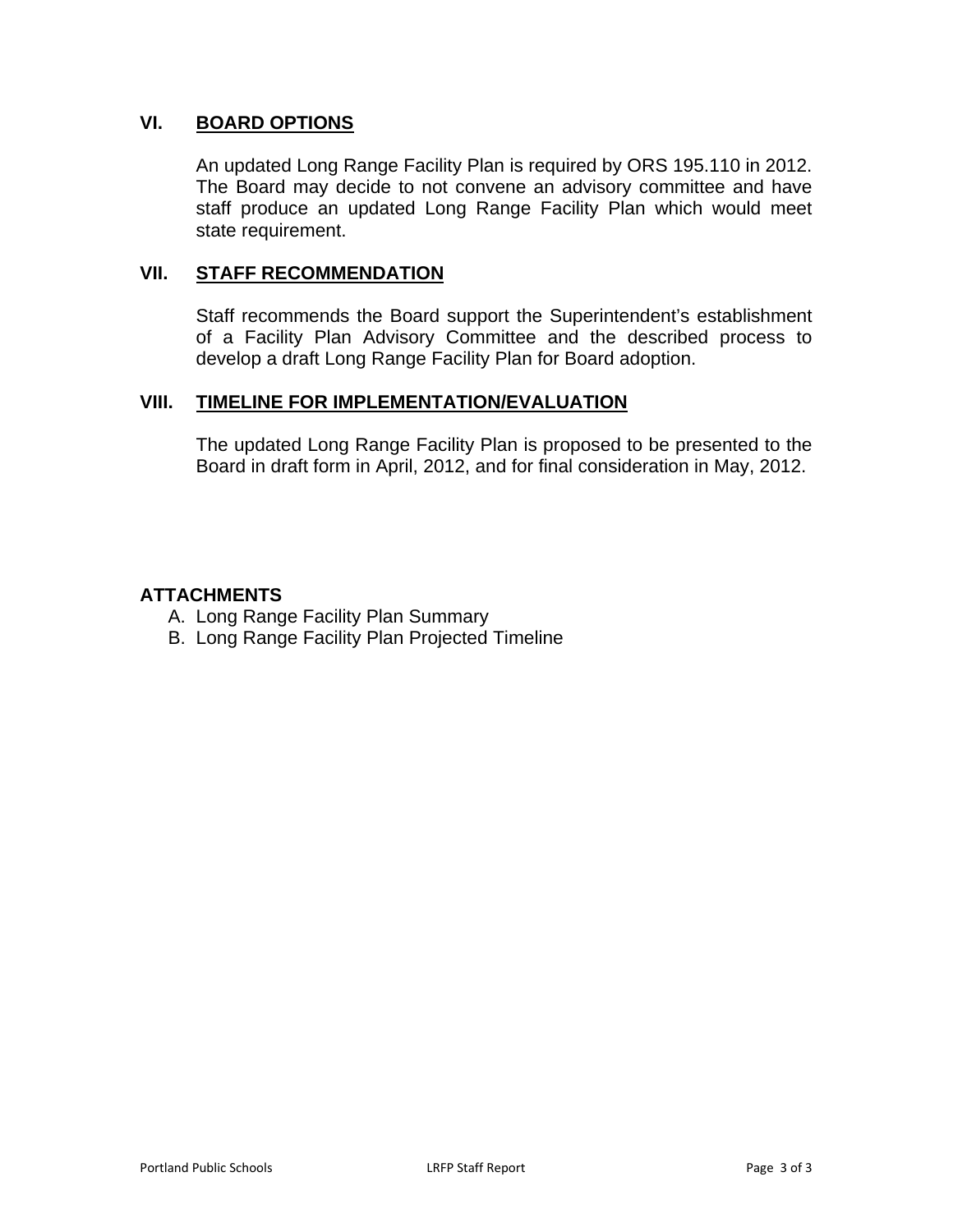## **Portland Public Schools: Long Range Facilities Plan**

## **What is a long range facilities plan?**

- Board adopted strategy to identify strategies and priorities for capital investments in district facilities to:
	- 1. Support program needs and improve student achievement
	- 2. Improve facility conditions
	- 3. Provide  $21^{st}$  century learning environments for students and teachers
- Assesses condition of district facilities

## **Why is it important?**

- The long range facilities plan sets the priority for capital investment in school facilities
- State law requires each school district with more than 2,500 students produce a long range plan

## **What goes into the plan?**

#### *Facility Assessment*

- Building, major system, heating, plumbing, structural, roofing
- Accessibility
- Seismic readiness
- Historic assessment

## *Enrollment Balancing*

- School configuration
- Boundary adjustments
- Program size

## *Planning & Policy*

- Identify financial tools to address facility needs
- $\bullet$  Describing 21<sup>st</sup> century learning environment

## *Enrollment Trends*

- Enrollment forecast (10 years)
- Birth rates
- New housing development
- Neighborhood population projections

## *School Capacity*

- Ability to meet program needs
- Ability of schools to accommodate population growth

## *Public Input*

- Facility Planning Committee
- Board of Education

## **How will this plan be developed?**

- Facility Planning Committee stakeholder input and development of draft long range facilities plan
- Utilize staff analysis of population changes, facility capacity and conditions
- Public involvement in regular Facility Planning Committee meetings.

## **Who is involved?**

Facility Planning Committee – meeting of stakeholders

- Parents, neighborhood associations, business leaders, local government, community members
- District educational regional administrators
- Board of Education (reviews and adopts final plan)
- District facilities support staff

## **How will the plan be used?**

- District wide comparison of facility conditions with program needs
- Board approved methodology for capital investment decisions